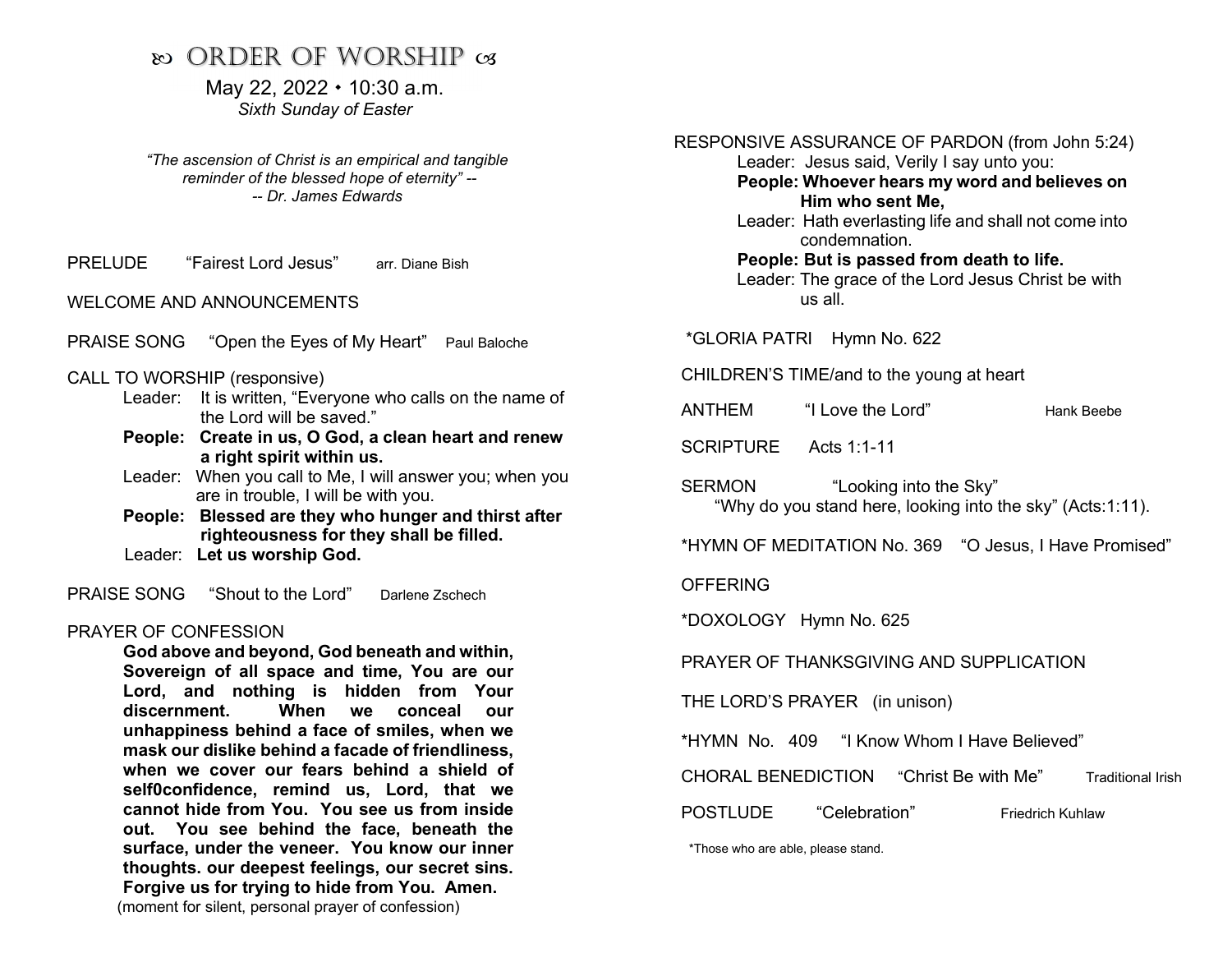## Welcome to our church today!

If you are a visitor, thank you for coming to worship with us. We invite you to fill out a Welcome Card, which you will find in the hymnal book holder in the pew. You may then put the card in the offering plate that will be passed to you during the offering. Please join us in friendship and a chance to say hello after the service. Let us know if we can assist you.

## Covid Policy

We are updating our Covid restrictions to conform with state and county regulations. The use of a mask for services is a personal choice. Adjustments will be made as conditions demand.

## WEB (Weekend Back Pack)

The WEB program delivers approximately 50 bags of food to students in the Dryden School District who are food insufficient. Please donate Yogurt on the Go for the month of May. There is a basket in the administrative wing that is labeled WEB for your donations.

## Flowers

Providing flowers for the sanctuary during the worship service is another way to celebrate happy times or to honor/remember a loved one. If your flowers mark a special occasion that you wish to share with your church family, be sure to note that down on the flower calendar. Artificial flowers are a nice choice that can be used for more than one Sunday.

## Rummage Sale

The rummage sale returns on June 3-4, 2022. It's time to donate all the things you cleaned out during the pandemic. (but not electronic equipment or skis) Please bring your treasures on Wednesday and Thursday, June 1<sup>st</sup> and 2<sup>nd</sup>. Please consider donating your time during the sale. We always need lots of help. - - Presbyterian Women

# For Prayer

Dave Gross, Bob Sincerbeaux, Christi LaPlant, William Merrill, Christopher DuPree, Connie Walker, and the father of Brenda **Carpenter** 

# A Thank You Party

Today, with hearts full of gratitude, we will share a thank-you party for Pastor Hicks. The Church Life Committee.

## May 22

Ushering: Carpenter family Flowers: Joan Watros

# Ushers

Please think about being an usher. June offers many opportunities to serve. These are important ministries in the life of the church. An usher may be the first person a newcomer meets and can do a great deal to make that newcomer feel welcome. Please sign up to help!

## Office Hours

The office hours of Pastor Jim Hicks, temporary pastor, are Tuesday, Wednesday, and Thursday, 9 a.m.-12 noon. Pastor Jim Hicks – 607-898-5201- hicksjam@verizon.net

## Worship for Next Sunday

May 29, 2022 The Seventh Sunday of Easter Scripture: Matthew 4:18-19; John 21:21-22 Sermon: "His First Word and His Last"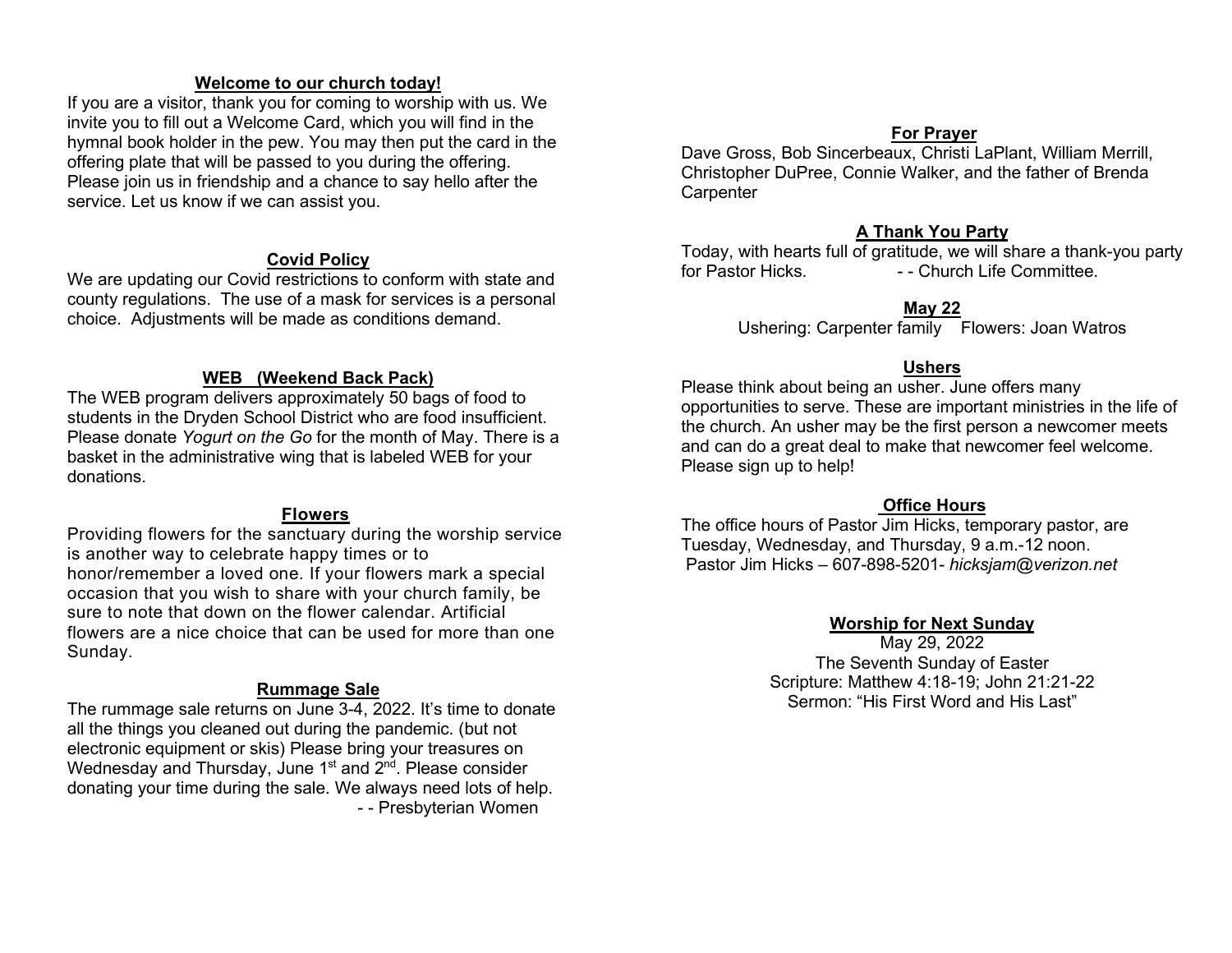# Open the Eyes of My Heart

Verse:

Open the eyes of my heart, Lord, Open the eyes of my heart; I want to see You, I want to see You.

Open the eyes of my heart, Lord, Open the eyes of my heart; I want to see You, I want to see You.

To see You high and lifted up, Shining in the light of Your glory. Pour out Your power and love As we sing holy, holy holy.

Repeat all of the above, then: To see You high and lifted up, Shining in the light of Your glory. Pour out Your power and love As we sing holy, holy holy.

#### Sing 4x

Holy, holy, holy, Holy, holy, holy, Holy, holy, holy, I want to see You.

Words and music by Paul Baloche. © 1997 Integrity's Hosanna! Music. Used by permission

# Shout to the Lord

My Jesus, my Savior, Lord, there is none like You; All of my days I want to praise The wonders of Your mighty love. My Comfort, my Shelter, Tower of refuge and Strength; Let ev'ry breath, all that I am, Never cease to worship You.

#### Refrain:

Shout to the Lord, all the earth, let us sing. Power and majesty, praise to the King. Mountains bow down and the seas will roar At the sound of Your Name. I sing for joy at the work of Your hands, Forever I'll love You, forever I'll stand; Nothing compares to the promise I have in You.

### Repeat Verse

#### Repeat Refrain (2x)

Nothing compares to the promise I have, Nothing compares to the promise I have in You.

Words and music by Darlene Zschech © 1993 Wondrous Worship. All rights reserved. Used by permission.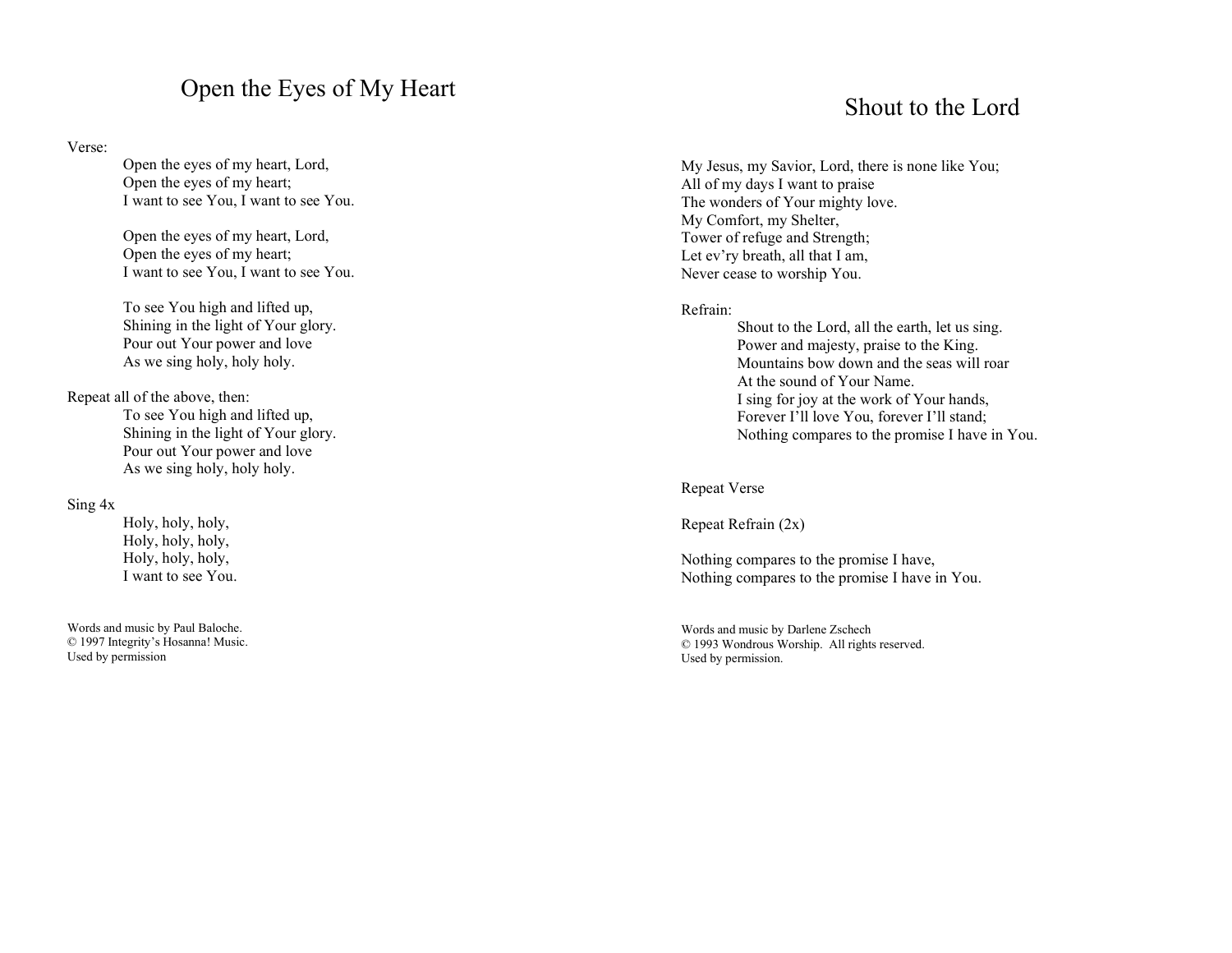# Gloria Patri

Glory be to the Father, And to the Son, And to the Holy Ghost: As it was in the beginning, Is now and ever shall be, World without end. Amen, Amen.

Text: Gloria Patri; Traditional, 2<sup>nd</sup> century Music: Meineke, Christoph Meineke

# Doxology

Praise God from whom all blessing flow; Praise Him, all creatures here below; Praise Him above, ye heav'nly host; Praise Father, Son and Holy Ghost. Amen.

Text: Thomas Ken Music: Old Hundredth, Genevan Psalter, 1551; attributed to Louis Bourgeois

# O Jesus, I Have Promised

Verse 1:

O Jesus, I have promised To serve Thee to the end; Be Thou forever near me, My Master and my Friend: I shall not fear the battle If Thou art by my side, Nor wander from the pathway If Thou wilt be my guide.

#### Verse 2:

O let me feel Thee near me, The world is ever near; I see the sights that dazzle, The tempting sounds I hear: My foes are ever near me, Around me and within; But, Jesus, draw Thou nearer, And shield my soul from sin.

#### Verse 3:

O Jesus, Thou hast promised To all who follow Thee, That where Thou art in glory, There shall Thy servant be; And, Jesus, I have promised To serve Thee to the end; O give me grace to follow, My Master and my Friend.

Text: John E. Bode Music: Angel's Story, Arthur H. Mann